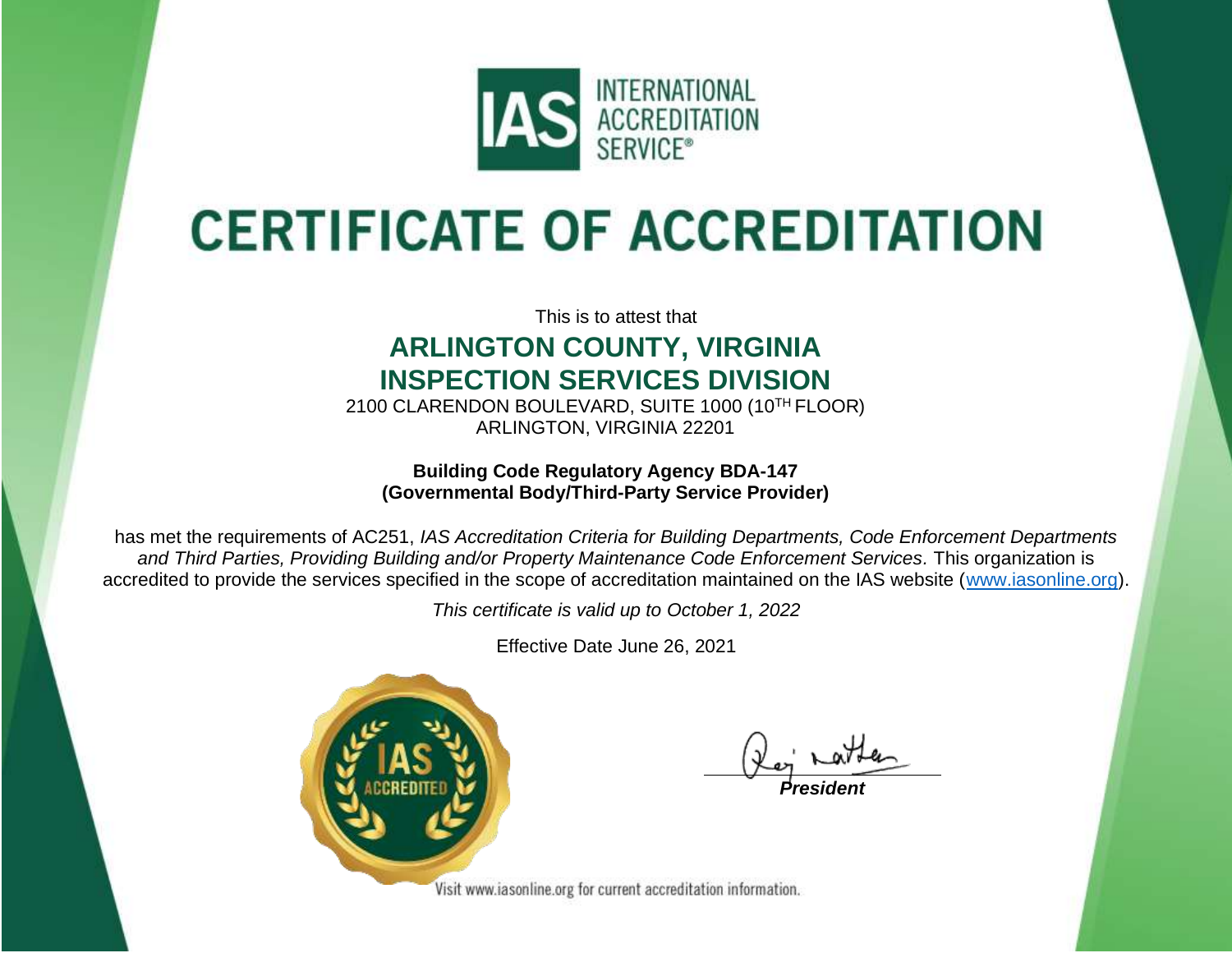## **SCOPE OF ACCREDITATION**

International Accreditation Service, Inc. 3060 Saturn Street, Suite 100, Brea, California 92821, U.S.A. | www.iasonline.org

### **ARLINGTON COUNTY, VIRGINIA INSPECTION SERVICES DIVISION**

https://building.arlingtonva.us

**Contact Name** Shahriar Amiri **Contact Phone** +1-703-228-3848

*Accredited to AC251, IAS Accreditation Criteria for Building Departments, Code Enforcement Departments and Third Parties, Providing Building and/or Property Maintenance Code Enforcement Services Effective January 1,2021*

*Effective Date June 26, 2021*

| <b>FIELDS OF CODE</b><br><b>ENFORCEMENT</b> | <b>TYPE AND RANGE OF</b><br><b>ACCREDITED SERVICES</b> | <b>REFERENCED CODES</b>                                                                                                                                      |
|---------------------------------------------|--------------------------------------------------------|--------------------------------------------------------------------------------------------------------------------------------------------------------------|
| <b>Structural and Life Safety</b>           | Plan Review, Permitting &<br>Inspection                | 2015 Virginia Construction Code (Part 1 of<br>the Virginia Statewide Building Code) based<br>in part on the 2015 International Building<br>Code <sup>®</sup> |
|                                             |                                                        | 2015 Virginia Residential Code based in<br>part on the 2015 International Residential<br>Code <sup>®</sup>                                                   |
|                                             |                                                        | <b>Building Code Requirements for Structural</b><br>Concrete of Virginia based in part on ACI<br>318 2014 <sup>®</sup>                                       |
| Electrical                                  | Plan Review, Permitting &<br>Inspection                | 2014 National Electrical Code®                                                                                                                               |
| Plumbing                                    | Plan Review, Permitting &<br>Inspection                | 2015 Virginia Plumbing Code based in part<br>on the 2015 International Plumbing Code®                                                                        |
| Mechanical                                  | Plan Review, Permitting &<br>Inspection                | 2015 Virginia Mechanical Code based on<br>part on the 2015 International Mechanical<br>Code <sup>®</sup>                                                     |
| <b>Fuel Gas</b>                             | Plan Review, Permitting &<br>Inspection                | 2015 Virginia Fuel Gas Code based in part<br>on the 2015 International Fuel Gas Code®                                                                        |
| Fire                                        | Plan Review, Permitting &<br>Inspection                | 2015 International Fire Code <sup>®</sup>                                                                                                                    |
| Energy                                      | Plan Review, Permitting &<br>Inspection                | 2015 Virginia Energy Conservation Code<br>based in part on the 2015 International<br>Energy Efficiency Code®                                                 |